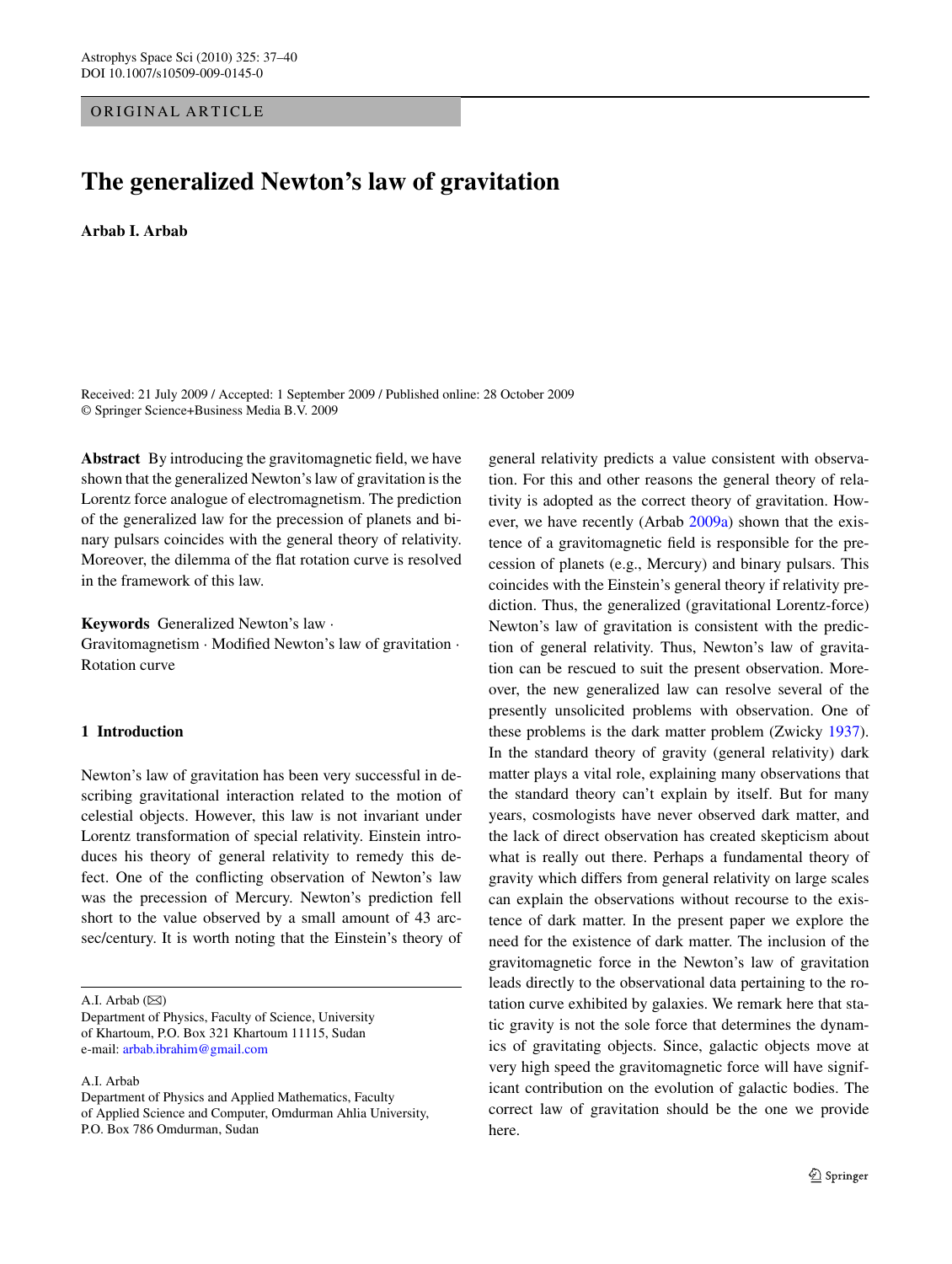<span id="page-1-0"></span>In electromagnetism, the force on a moving charge is given by Lorentz force. Analogously, the force on a moving mass is given by a Lorentz-like force. Such a force requires a priori the presence of the gravitomagnetic field produced by a central body. Hence, the gravitomagnetic force acting on any orbiting object of mass *m* about a central mass *M*, in the presence of a gravitomagnetic field, is given by Arbab [\(2009b](#page-2-0))

$$
\vec{F}_m = m\vec{v} \times \vec{B}_g, \quad F_m = \frac{mv^4}{c^2r} \quad \Rightarrow \quad F_m = \frac{mv^2}{r} \left(\frac{v}{c}\right)^2, (1)
$$

upon using the relation (Arbab [2009c\)](#page-2-0)

$$
\vec{B}_g = \frac{\vec{v}}{c^2} \times \vec{E}_g \quad \Rightarrow \quad B_g = \frac{v^3}{c^2 r}, \qquad \vec{E}_g = \vec{a}, \tag{2}
$$

for the circular motion. This is nothing but the generalized Newton's law of gravitation. Using (1) one can calculate the ratio between the centripetal force of an orbiting body to the gravitomagnetic force. This is given by

$$
\left(\frac{F_m}{F_g}\right) = \left(\frac{v}{c}\right)^2.
$$
\n(3)

This clearly shows that this gravitomagnetic force is a relativistic correction to the gravitational force. Equation (1) reveals that the gravitomagnetic force represents a relativistic correction of Newton's law of gravitation. Notice that the gravitomagnetic field is not a real magnetic field as we know it (arising from the motion of currents). It is an analogue of the ordinary magnetic field. This gravitomagnetic field has a unit of frequency. It is produced by the motion (neutral mass current) of a gravitating object. In 1916 Oppenheim and Laplace in 1805 considered a modification of Newton's equation by adding a velocity dependent term, but that couldn't give the correct Mercury precession (Gine [2008\)](#page-2-0). The gravitational Lorentz force takes the general form (Arbab [2009b](#page-2-0))

$$
\vec{F}_{gm} = m(\vec{a} + \vec{v} \times \vec{B}_g) = \vec{F}_g + \vec{F}_m,
$$
\n(4)

where  $\vec{E}_g = \vec{a}$  is the gravitational field. Using the vector identity,  $\vec{A} \times (\vec{B} \times \vec{C}) = \vec{B}(\vec{A} \cdot \vec{C}) - \vec{C}(\vec{A} \cdot \vec{B})$ , (2) and the fact that  $(\vec{a} \cdot \vec{v}) = 0$ , (4) can be written as

$$
F_{gm} = \frac{GmM}{r^2} - \frac{mv^4}{c^2r}.
$$
\n<sup>(5)</sup>

This shows that the force is not central, but depends on the object velocity as well. This is the modified Newton's law of gravitation. It must be applied when we study the motion of all gravitating objects. For circular motion one has

$$
\frac{mv^2}{r} = \frac{GmM}{r^2} - \frac{mv^4}{c^2r},
$$
\n(6)

which can be solved to find the velocity of the object in terms of its orbital distance. To this end, one has

$$
v^{2} = \frac{c^{2}}{2} \left( -1 + \sqrt{1 + \frac{4GM}{rc^{2}}} \right).
$$
 (7)

Substituting (7) in (5) yields the generalized gravitational force on the mass, viz.,

$$
F_{gm} = -\frac{mc^2}{2} \left( \frac{1}{r} - \frac{1}{r} \sqrt{1 + \frac{4GM}{rc^2}} \right). \tag{8}
$$

This is the generalized Newton's law of gravitation that should be used in studying any gravitational interaction of gravitating bodies. This force can be associated with a central potential energy  $(U_{gm})$  of the form

$$
\vec{F}_{gm} = -\vec{\nabla} U_{gm},\tag{9}
$$

which suggests that (see the [Appendix\)](#page-2-0)

$$
U_{gm} = -\frac{mc^2}{2} \left( \ln r + 2\sqrt{1 + \frac{4GM}{rc^2}} + \ln \frac{\sqrt{1 + \frac{4GM}{rc^2}} - 1}{\sqrt{1 + \frac{4GM}{rc^2}} + 1} \right).
$$
\n(10)

This is an effective potential describing the motion of the gravitating object. This support the assertion made by Wild [\(1996](#page-3-0)) that a central gravitational field can equally well be described by a modified Newtonian theory as by general relativity theory. Such a modification will satisfy the critical tests of general relativity. The curvature of space is a consequence of the force field and the Newton's equation determines this field. Hence, the two approaches are compliment to each other.

Employing  $(6)$  and  $(7)$  the gravitomagnetic force is given by

$$
F_m = -\frac{mc^2}{2r} \left( 1 + \frac{2GM}{rc^2} - \sqrt{1 + \frac{4GM}{rc^2}} \right). \tag{11}
$$

The gravitomagnetic force vanishes for first and second order terms in  $1/r$ . We remark here that this potential energy is not a correction to the Newtonian potential energy but reduces to it in some particular case. It is evident from (6) that the gravitomagnetic force is opposite (repulsive force) to gravitational force. This equation is found to give the correct advance of perihelion of planets and binary pulsars (Arbab [2009a](#page-2-0)). The equation of the orbit of the gravitating object can be found by solving (8) with

$$
m\ddot{r} - mr\dot{\varphi}^2 = F_{gm} \tag{12}
$$

in the polar coordinates  $(r, \varphi)$ . Such an orbit should give rise to an advance of the perihelion. It was shown by that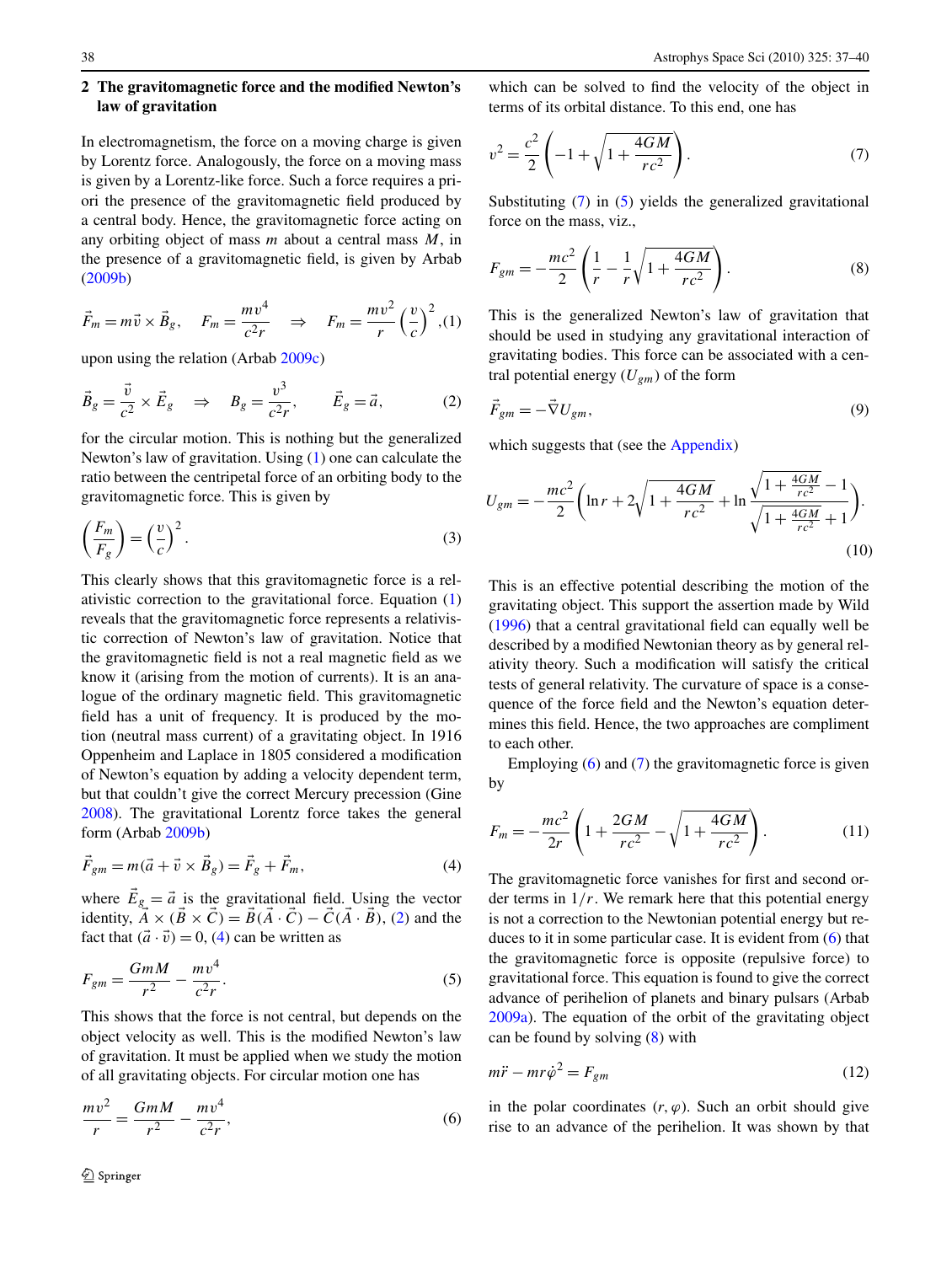<span id="page-2-0"></span>the advance of perihelion of a planet can be obtained by considering a logarithmic correction term to the Newton potential energy (Mücket and Treder [1977\)](#page-3-0). For the case  $r > \frac{4GM}{c^2} = 2R_s$ , [\(7](#page-1-0)) yields  $v^2 = (\frac{GM}{r})$ . This implies that far away from the central mass, the motion of orbiting object is governed by the ordinary Newton's law. For very large distance from the central mass the velocity  $v^2$  remains approximately unchanged. This can resolve the problem of the dark matter occurring in Keplerian models. However, for short distance  $(r \ll \frac{4GM}{c^2})$ , ([7\)](#page-1-0) implies that the object velocity will be enormously large. Moreover,  $v \to c$  when  $r \to \frac{GM}{2c^2}$ . As regards to dark matter, we see that  $(7)$  $(7)$  implies that the velocity far away from the central mass ( $r \gg R_s$ ) is constant, and close distances to the central mass,  $v^2 = c \sqrt{\frac{GM}{r}}$ , i.e.,  $v \propto r^{-1/4}$ . This latter relation does not hold for Keplerian orbit. This means that the matter at close distance from the gravitating central mass moves faster than the Keplerian law predicts. The above relation can be written as  $v^2 = c^2 \sqrt{\frac{GM}{rc^2}}$ . We thus see that the absence of the gravitomagnetic force is responsible for the existence of dark matter. Therefore, we argue that the Generalized Newton's law of gravitation should replace the presently existing law, so that theoretical expectations from Newton's law agree with experimental facts.

One of potential explanation for the existence of dark matter emerges from the so-called Modified Newtonian Dynamics proposed by Milgrom (1983). It is considered in this theory that the possibility that there is not much hidden mass in galaxies. If a certain modified version of the Newtonian dynamics is used to describe the motion of bodies in a gravitational field the observational results are reproduced with no need to assume a hidden mass. The basis of the modification is the assumption that in the limit of small acceleration a very low characteristic acceleration, *a*0, the acceleration of a particle at distance *r* from a mass *M* satisfies approximately the relation  $\frac{a^2}{a_0} = \frac{GM}{r^2}$ , where  $a_0$  is some characteristic acceleration.

The second term in [\(4](#page-1-0)) corresponds to an acceleration of  $a_m = \left(\frac{v}{c}\right)^2 \frac{v^2}{r}$ . It is a second order relativistic correction to the centripetal acceleration. For the Earth-Sun system it amounts to  $0.584 \times 10^{-10}$  ms<sup>-1</sup>. The is approximately twice the value of the MOND acceleration. This can be compared with the Pioneer anomalous acceleration exhibited by Pioneer satellite having a value of 8*.*74 ×  $10^{-10}$  ms<sup>-1</sup> directed toward the Sun (Anderson et al. 2002; Berman 2007). The existence of such a minute acceleration is a consequence of the gravitomagnetic effect of the planets in our solar system. Note that any gravitational radiation from the planets leads to an apparent acceleration that allows the orbital radius to decay with time. The orbital decay can also arise from the temporal increase in the gravitational constant (Arbab 2008). It is shown recently by Minguzzi that there is a possible relation between galactic flat rotational curves and the Pioneers anomalous acceleration (Minguzzi [2006\)](#page-3-0). According to the generalized Newton's law, the gravitomagnetic acceleration for the planets in our solar system ranges from  $10^{-9}$  ms<sup>-1</sup> to  $10^{-15}$  ms<sup>-1</sup>.

### **3 Concluding remarks**

We have shown in this work that the generalized Newton's law of gravitation is of same form as Lorentz force in electromagnetism. The existence of the gravitomagnetic term accounts very well for the precession of planetary orbits and pulsars. The generalized law gives an acceptable interpretation of the flat rotation curve exhibited by galaxies. The new law, rules out the existence of dark matter to interpret the flat rotation curve. Therefore, static gravity is not the sole force that governs the dynamics of gravitating objects. The existence of a very minute acceleration could be liked to the gravitomagnetic force of the planets.

**Acknowledgements** I would like to thank the University of Khartoum for providing research grant of this work.

#### **Appendix**

Let  $X = \frac{4GM}{c^2} \frac{1}{r} + 1$  and  $x = \frac{1}{r}$  the integral  $\int \frac{1}{r} \sqrt{1 + \frac{4GM}{rc^2}} dr$ can be obtained using the formula

$$
\int \frac{\sqrt{X}}{x} dx = 2\sqrt{X} + \int \frac{dx}{x\sqrt{X}} = 2\sqrt{X} + \ln \frac{\sqrt{X} - 1}{\sqrt{X} + 1},
$$
  
where  $X = \frac{4GM}{c^2}x + 1$ .

#### **References**

- Anderson, J.D., et al.: Study of the anomalous acceleration of Pioneer 10 and 11. Phys. Rev. D **65**, 082004 (2002)
- Arbab, A.I.: On the planetary acceleration and the rotation of the Earth. Astrophys. Space Sci. **314**, 35 (2008)
- Arbab, A.I.: A phenomenological model for the precession of planets and bending of light. Astrophys. Space Sci. (2009a, to appear). doi:[10.1007/s10509-009-0146-z](http://dx.doi.org/10.1007/s10509-009-0146-z)
- Arbab, A.I.: A quaternionic unification of electromagnetism and hydrodynamics. In: The 14th International Conference on Fluid Flow Technologies Budapest, Hungary, September 9–12 (2009b, to appear)
- Arbab, A.I.: On the gravitational radiation of gravitating bodies. Astrophys. Space Sci. **323**, 181 (2009c)
- Berman, M.S.: Astrophys. Space Sci. **312**, 275 (2007)
- Gine, J.: On the origin of the anomalous precession of Mercury's perihelion. Chaos Solitons Fractals **38**, 1004 (2008)
- Milgrom, M.: A modification of the Newtonian dynamics as a possible alternative to the hidden mass hypothesis. Astrophys J. **270**, 365 (1983)